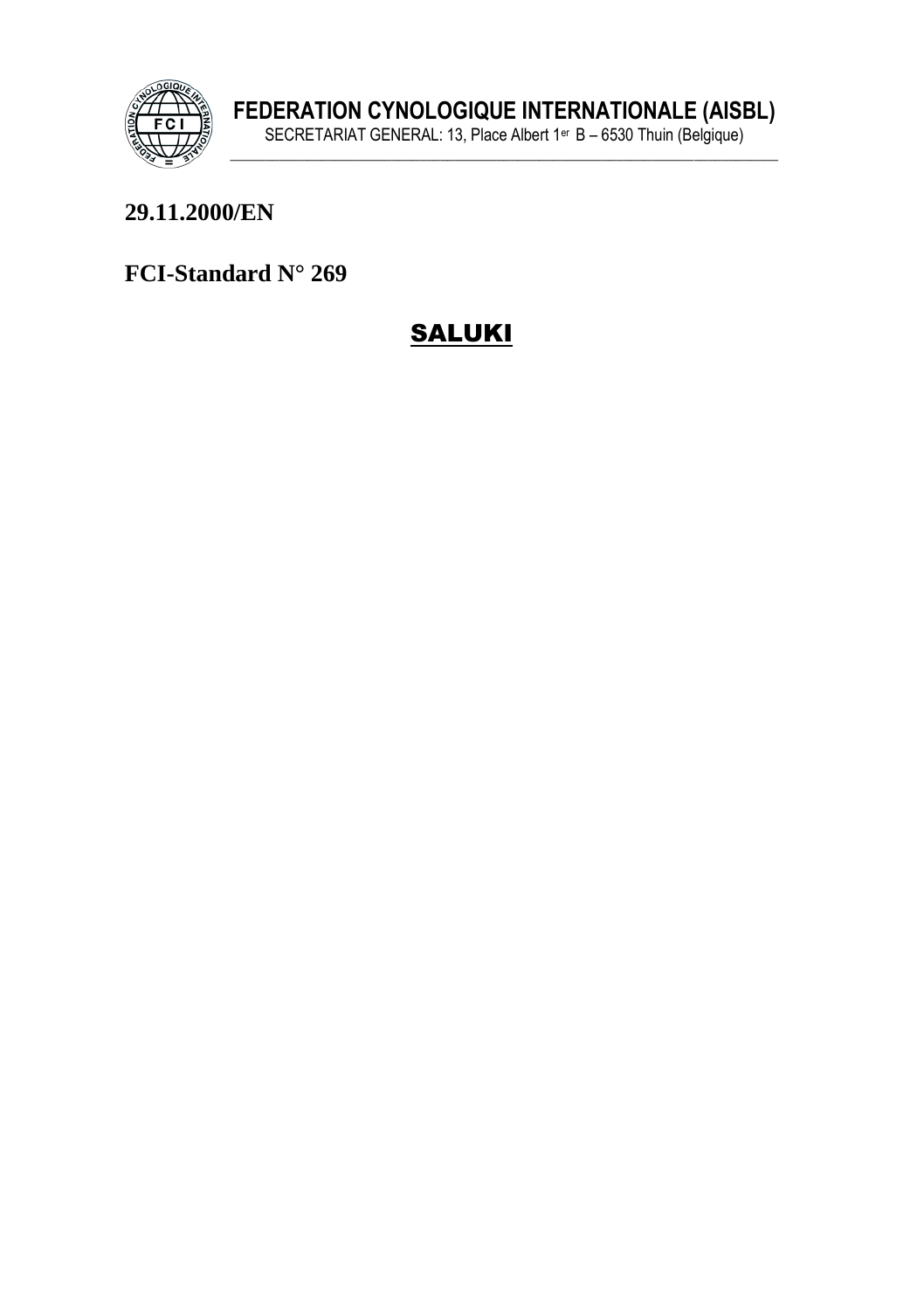Proposed by Mrs Karin Hedberg (Sweden), Mrs Ute Lennartz (Germany), Dr. Alain Campagne (France), Mr. Terry Thorn (Great-Britain), Raymond Triquet, as President of the Standard Commission of the F.C.I.

**ORIGIN**: Middle East / FCI Patronage.

## **DATE OF PUBLICATION OF THE OFFICIAL VALID STANDARD**: 25.10.2000.

**UTILIZATION**: Hunting and coursing hound.

| <b>FCI-CLASSIFICATION:</b> |                        | Group 10 Sighthounds.            |  |
|----------------------------|------------------------|----------------------------------|--|
|                            |                        | Section 1 Long haired or fringed |  |
|                            |                        | Sighthounds.                     |  |
|                            | Without working trial. |                                  |  |

**BRIEF HISTORICAL SUMMARY**: Salukis vary in type and the variation is desired and typical for the breed. The reason for the variation is the special place held by the Saluki in the Arab tradition and the immense size of the Middle East area where the Saluki has been used as a hound of the chase for thousands of years. Originally each tribe had Salukis best suited for hunting the particular game in its own area, but by Middle East tradition, Salukis are not bought or sold but presented as marks of honour. It follows that those presented as such to Europeans and brought to Europe came from a wide variation of terrain and climate and vary accordingly. The British 1923 standard was the first official European breed standard for the Saluki and was drawn up to cover all these original types of Saluki.

**GENERAL APPEARANCE**: The whole appearance of this breed should give an impression of grace and symmetry and of great speed and endurance coupled with strength and activity.

Smooth variety: the points should be the same with the exception of the coat which has no feathering.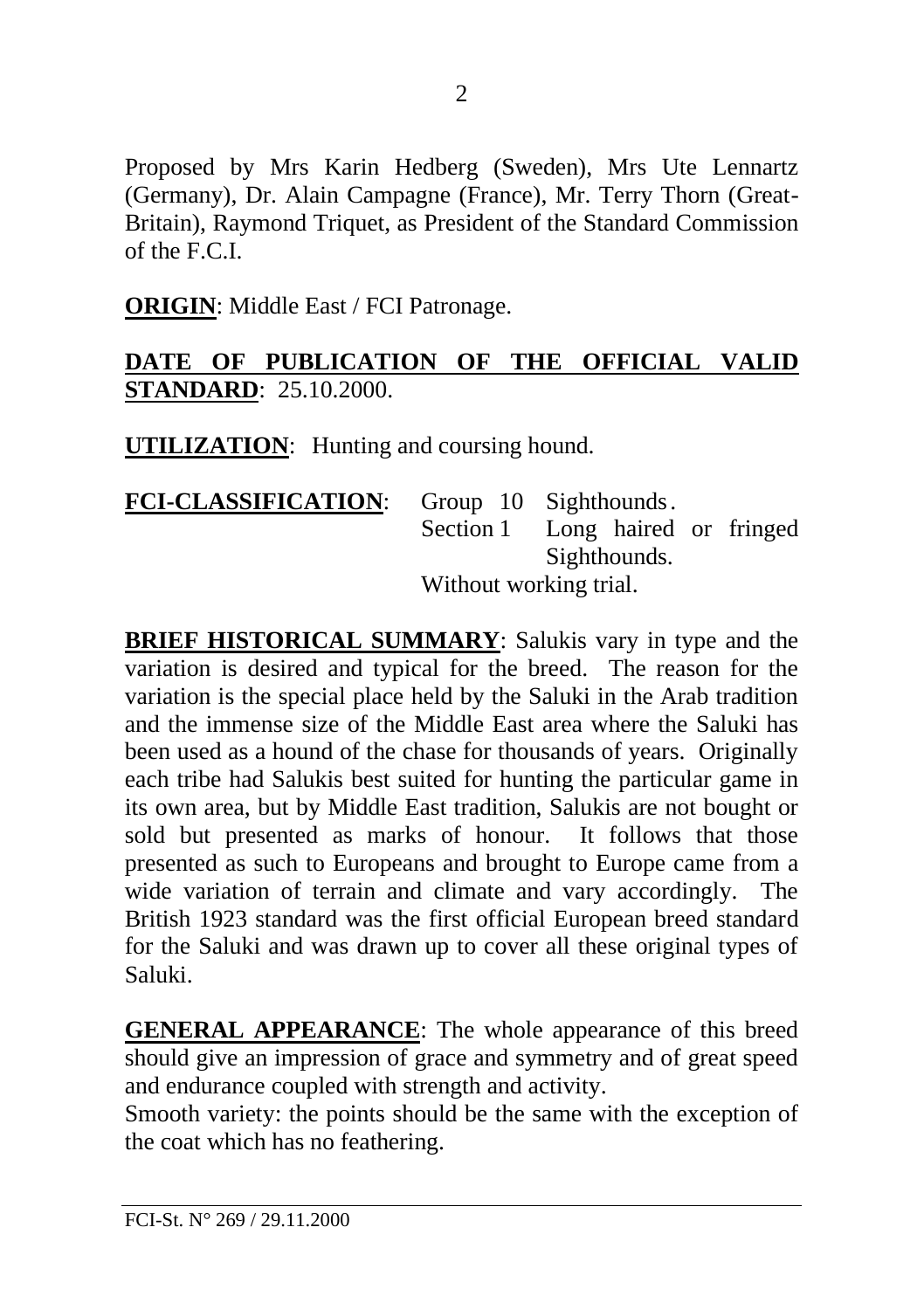# **IMPORTANT PROPORTIONS**:

The length of the body (from point of shoulder to point of buttock) is approximately equal to the height at the withers, although the dog often gives the impression of being longer than he really is.

**BEHAVIOUR TEMPERAMENT**: Reserved with strangers, but not nervous or aggressive. Dignified, intelligent and independent.

**HEAD**: Long and narrow, the whole showing nobility.

CRANIAL REGION: Skull: Moderately wide between ears, not domed. Stop: Not pronounced.

FACIAL REGION: Nose: Black or liver brown. Jaws/Teeth: Teeth and jaws are strong with a perfect, regular and complete scissor bite.

**EYES**: Dark to hazel and bright, large and oval, but not prominent. The expression should be dignified and gentle with faithful and farseeing eyes.

**EARS**: Long and covered with long silky hair, set on high, mobile, hanging close to the skull.

**NECK**: Long, supple and well-muscled.

#### **BODY**:

Back: Fairly broad. Loin: Slightly arched and well-muscled. Croup: Hipbones set wide apart. Chest: Deep, long and moderately narrow. Neither barrel ribbed nor slab sided. Underline: Well tucked up.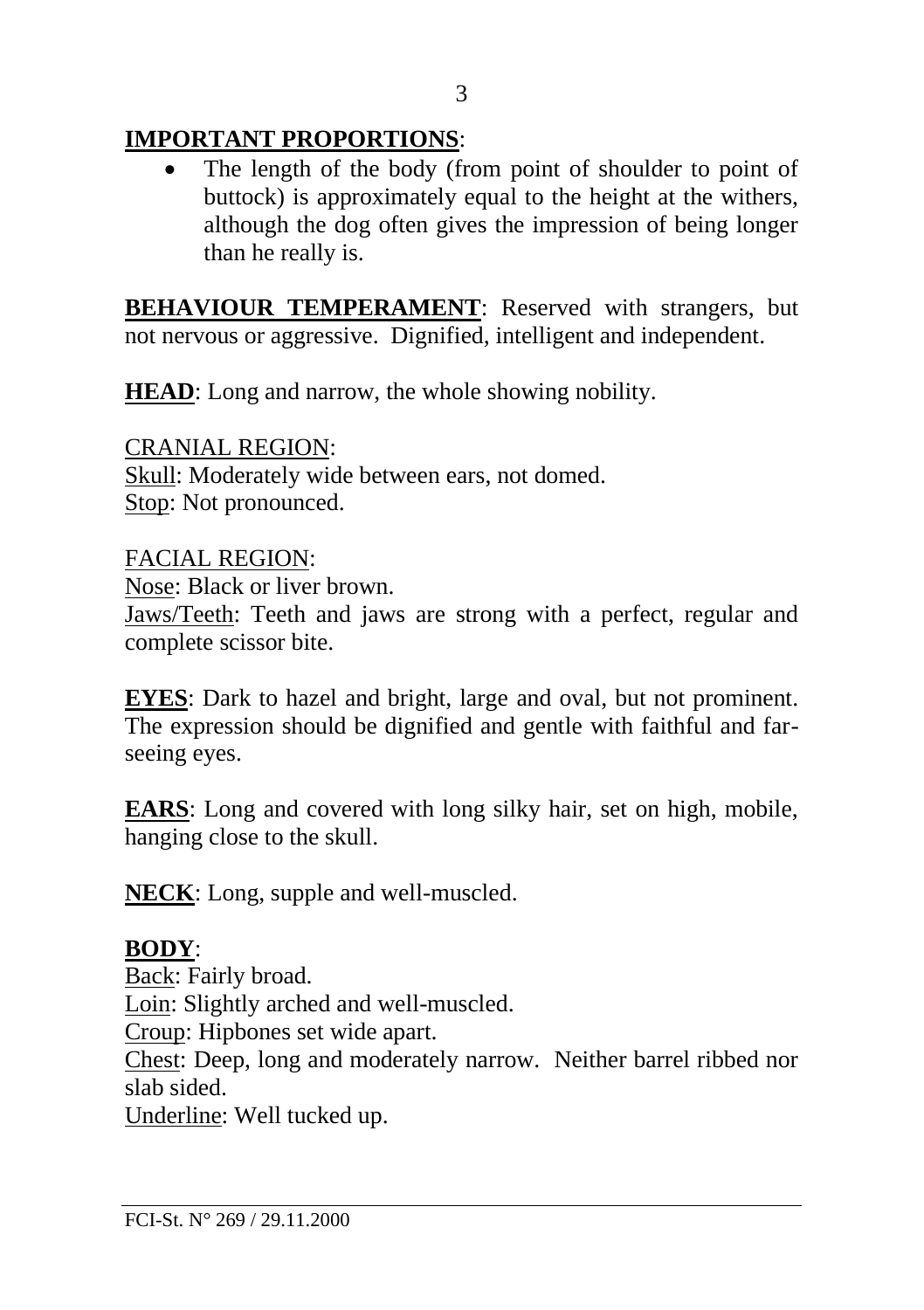**TAIL**: Long, set on low and carried naturally in a curve, well feathered on the underside with long silky hair, not bushy.

In adults not carried above the topline except in play. Tip reaching at least to the point of hock.

# **LIMBS**

#### FOREQUARTERS:

Shoulder: Well laid back, well-muscled without being coarse.

Upper arm: Approximately equal in length to the shoulder blade and forming a good angle with it.

Forearm: Long and straight from elbow to wrist.

Pasterns: Strong and flexible, slightly sloping.

Forefeet: Feet of moderate length, toes long and well arched, not splayed, but at the same time not cat-footed; the whole being strong and supple; feathered between the toes.

#### HINDQUARTERS:

General appearance: Strong, showing galloping and jumping power. Upper and lower thighs: Well developed.

Stifle: Moderately bent.

Hocks: Well let down.

Hind feet: Feet of moderate length, toes long and well arched, not splayed, but at the same time not cat-footed; the whole being strong and supple; feathered between the toes.

**GAIT / MOVEMENT**: Smooth, flowing and effortless at trot. Light and lifting showing both reach and drive without hackney action or pounding.

#### **COAT**:

Hair: Smooth and of a soft, silky texture, feathering on the legs and at the back of thighs, feathering may be present on the throat in adults, puppies may have slight woolly feather on thighs and shoulders. The smooth variety has no feathering.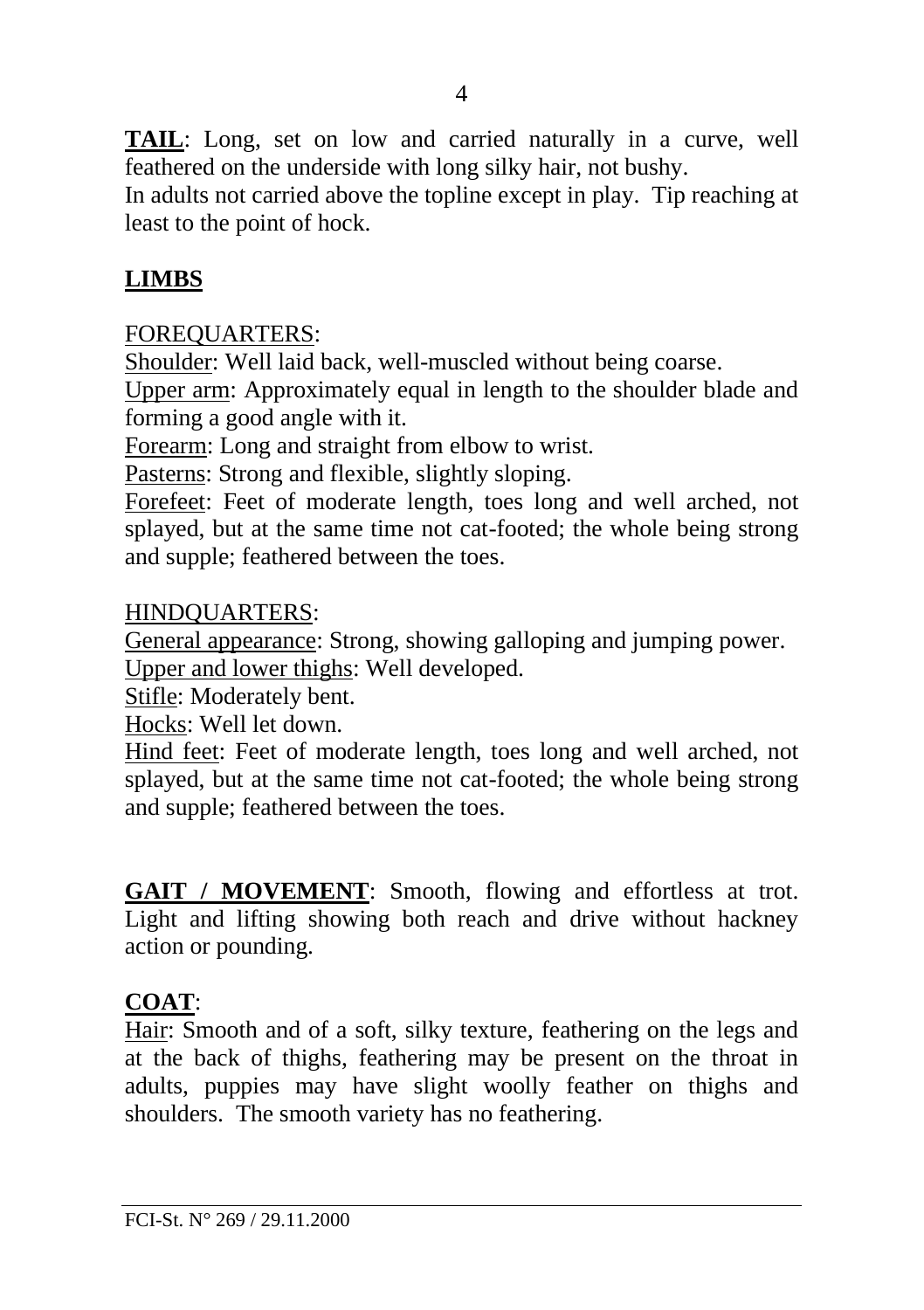Colour: Any colour or combination of colours is permissible. Brindles are undesirable.

#### **SIZE**:

Height at withers: Average between 58 - 71 cm (23-28 inches) bitches proportionally smaller.

**FAULTS** : Any departure from the foregoing points should be considered a fault and the seriousness with which the fault should be regarded should be in exact proportion to its degree and its effect upon the health and welfare of the dog.

# **DISQUALIFYING FAULTS:**

- Aggressive or overly shy dogs.
- Any dog clearly showing physical of behavioural abnormalities.

# **N.B.:**

- Male animals should have two apparently normal testicles fully descended into the scrotum.
- Only functionally and clinically healthy dogs, with breed typical conformation should be used for breeding.